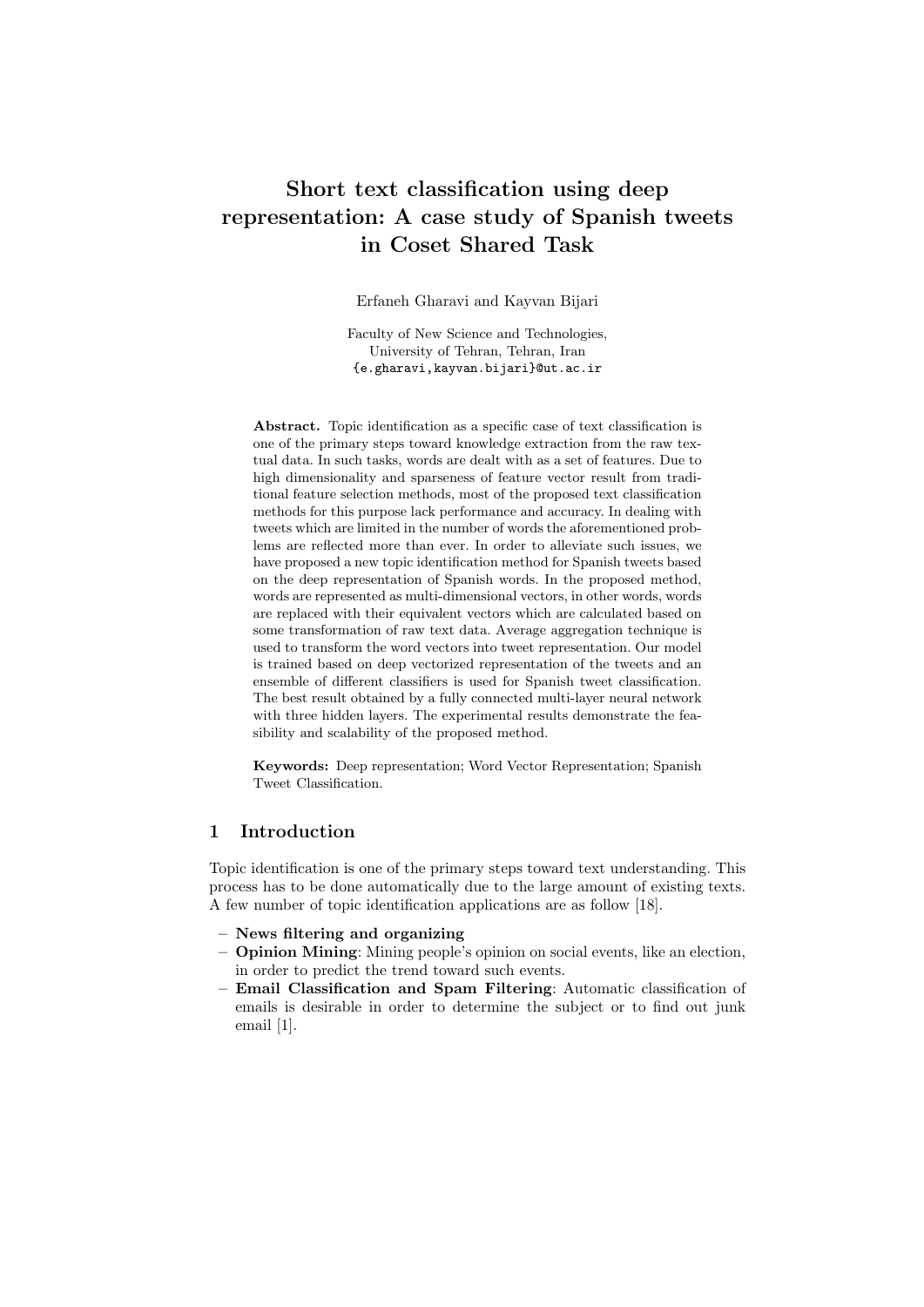People use social medias to state their idea about social events. People's tweets capture researchers' attention on different issues and they have been used for a variety of purposes, such as marketing communication, education and politics [3]. Specifically about the political conventions such as election which make individuals active and leads to thousands of tweets. Topic identification of a given tweet is the first step toward its analysis.

There are a lot of challenges regarding classifying tweets includes colloquialism in tweets, spelling variation, use of special characters, violating regular grammar rules etc [2]. The short text does not provide sufficient word occurrences.

In order to work with textual data, it should be described numerically to enable computers to process that. In traditional approaches, words are considered as distinct features for representing textual data. Those representations suffer from scarcity and disability to detect synonyms [5]. To avoid these issues which required time-consuming feature engineering, deep learning techniques are used which proves its competency in many application such as NLP [8]. The essential goal of deep learning [13] is to improve all procedures of NLP in an efficient way. Deep representation of text data makes it easy to compare words and sentences as well as minimizing the need to use lexicons.

In this paper, we used deep text representation to classify Spanish tweets. We applied the method provided in our previous work [10] to this classification Shared task to assess the feasibility of our approach in variety of natural language processing task in different languages.

The structure of this paper is as follows: first, related works are studied in Section 2, deep representation of text is described in Section 3. An introduction to tweet classification using deep representation is given in Section 4. Section 5 deals with an introduction to the evaluation metric, and results of the proposed approach over the provided data sets. Finally, Section 6 ends the paper with conclusion and some insights.

### **2 Related Works**

In this section, some well-known methods for text classification are described and specifically some of the recently presented tweet classification approaches are discussed and reviewed.

In the work of Ghavidel et al.[11] after selecting keywords using standard term frequency/inverse document frequency (TF-IDF), vector space method was applied for classifying a Persian text corpus consisting 10 categories. Li et al [16] classify text by combining the functionality of Support Vector Machine (SVM) and K-nearest neighbor for text classification, precision of  $94.11(\%)$  was resulted for 12 topics. In [6], BINA et al. used K-nearest neighbor algorithm using statistical features including 3-grams, 4-grams and three criteria including Manhattan, Dice and dot product were used for classifying Hamshahri corpus. As a feature for text classification, emoticons are used in [20] for tweet topic classification. Dilrukshi et al.[9] Classified Twitter feeds using SVM Text classifier. Bakliwal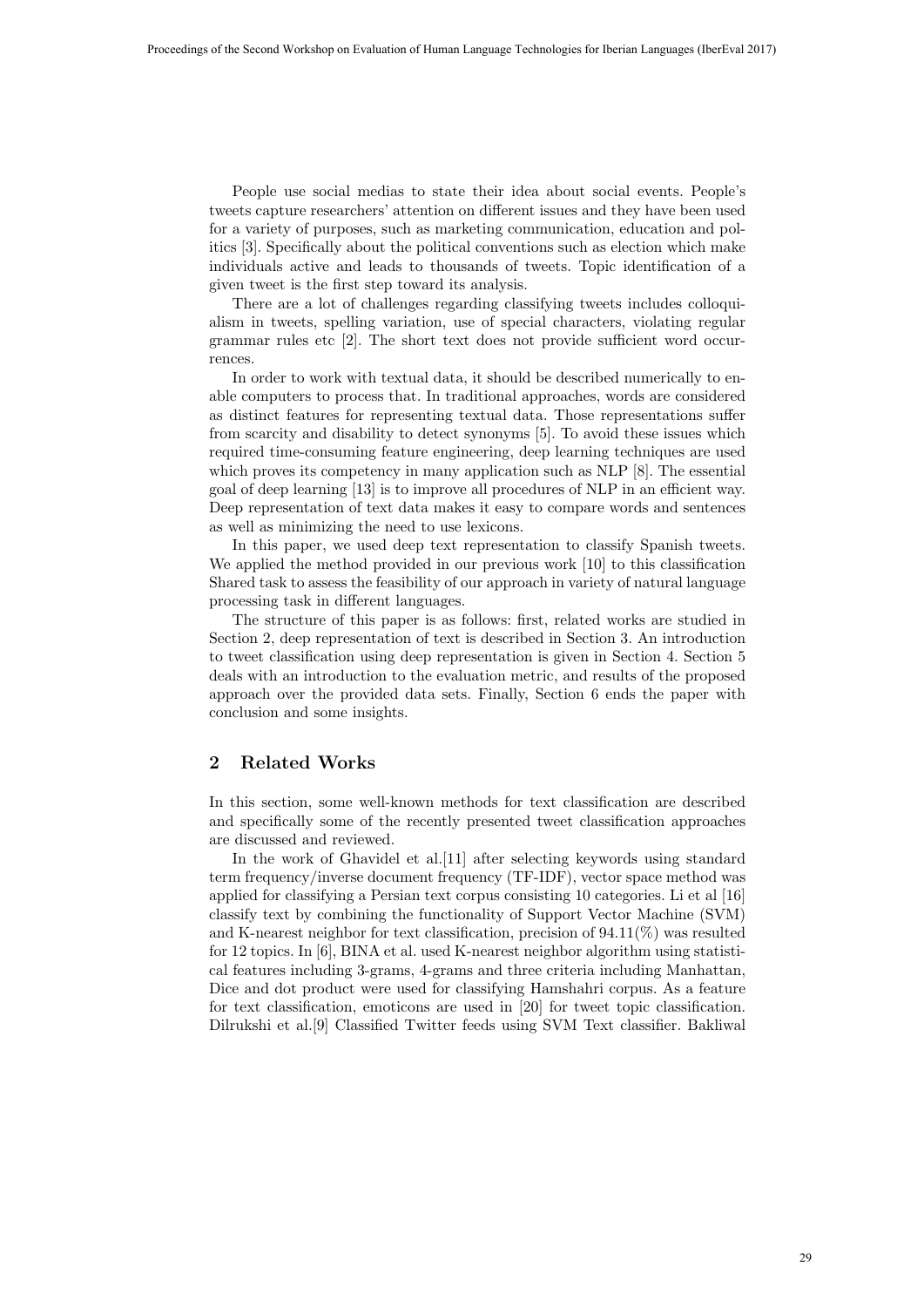et al.[2] used Stanford and Mejaj data set to find sentiments in its tweets. They assign a positive and a negative probability to each word, to find sentiments of each tweet. Wikipedia and Wordnet used in [14] to cluster short texts accurately. Malkani & Gillie[17] used supervised SVM, Neural Network (NN), Naive Bayes (NB), and Random Forest for Twitter topic classification. SVM outperforms other supervised classification algorithms. Zubiaga et al.[23] extracted 15 language independent features from the trending topics. They trained an SVM classifier with the features and it is then used to classify trending topics.

# **3 Deep Text Representation**

Deep learning tries to find more abstract features using deep multiple layer graph. Each layer has linear or non-linear function to transform data into more abstract ones [4]. Hierarchical nature of concept makes new feature representation a suitable approach for natural language processing. Advantages of using deep methods for NLP task are listed below:

- **–** No hand crafted feature engineering is required
- **–** Fewer number of features in comparison to the traditional methods
- **–** No labeled data is required [7].

#### **3.1 Word Vector Representation**

In application of deep representation in natural language processing, each word is described by the surrounding context. This vector which is generated by a deep neural networks and contain semantic and syntactic information about the word. In distributed word representation, generally known as word-embedding, the similar words have the similar vectors [21]. Skip-grams and continuous bag of words, which are employed by this study, are two-layer neural networks that are trained for language modeling task [7].

#### **3.2 Text Document Vector Representation**

A composition function should be provided for combining word vectors to represent text. Paragraph Vector is an unsupervised algorithm that used the idea of word vector training and considered a matrix for each piece of text. This matrix also update during language modeling task. Paragraph vector outperforms other methods such as bag-of-words models for many applications [15]. Socher [21] introduce Recursive Deep Learning methods which are variations and extensions of unsupervised and supervised recursive neural networks (RNNs). This method encodes two word vectors into one vector by auto-encoder networks. Socher also presents many variation of these deep combination functions such as Matrix-Vector Recursive Neural Networks (MV-RNN) [22]. There are also some simple mathematical methods which applied as a composition function generally used as benchmarks [19].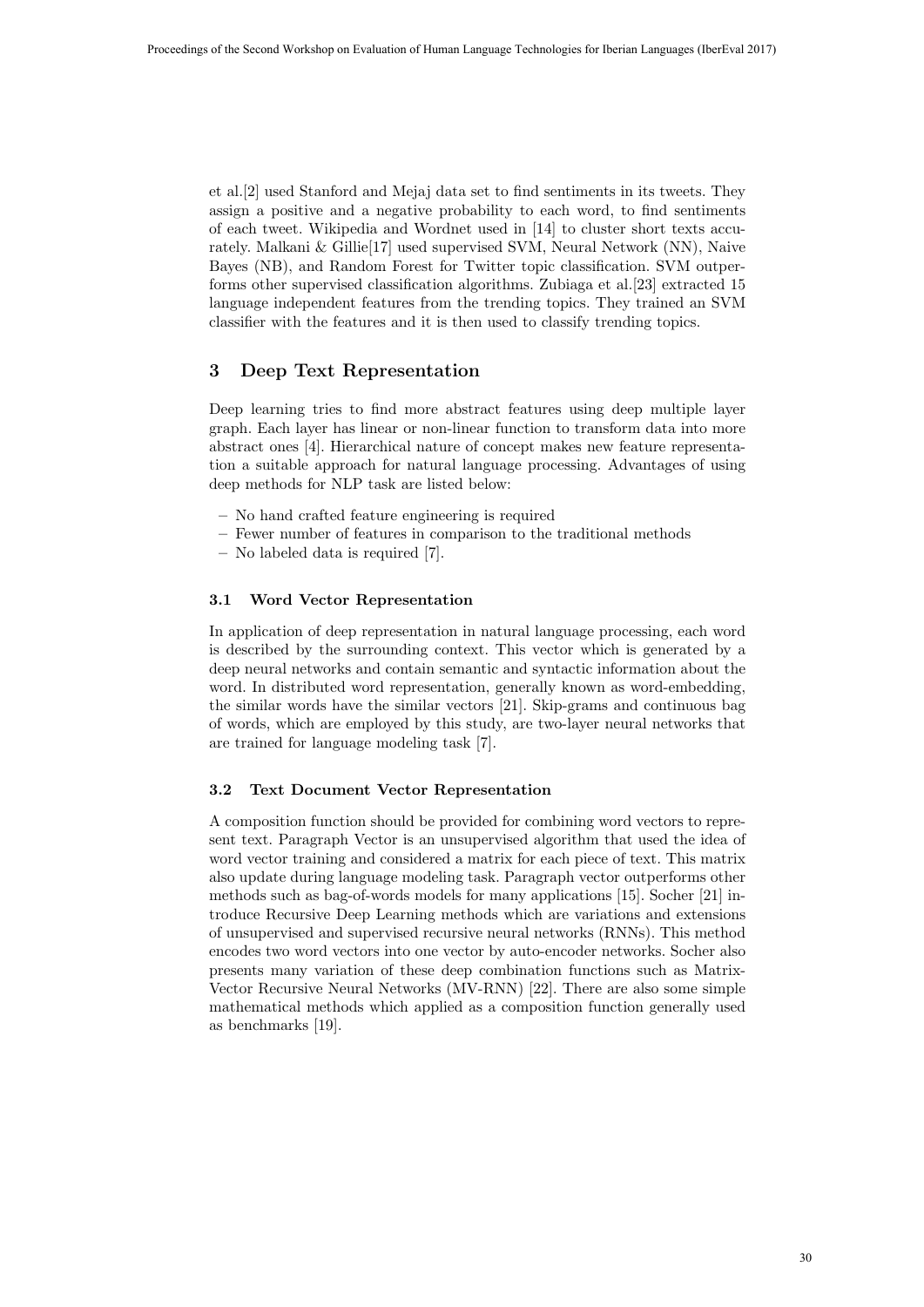# **4 Tweet Classification using Deep Text Representation**

In this section, we describe our approach for Spanish tweet classification. These steps include pre-processing that describe the text refinement process, then composition function to combine the word embedding to construct and represent each tweet is illustrated. Then the classification algorithms applied to classified the tweets into the aforementioned categories. Figure 1 shows the steps of tweet topic identification procedure.



**Fig. 1.** Spanish tweets classification steps

### **4.1 Pre-processing**

As the first step of the processing, the following steps are done as pre-processing of every block of text, i.e tweet. Such as elimination of special characters as: " $\&$ ", " $($ ", " $)$ ", " $\#$ ", and removal of all numbers.

Other most common pre-processing functions is removing the stop-words. In this regard, we simply omit list of stop words available on-line<sup>1</sup>. This list includes 178 stop words like: "una", "es", "soy", "vamos", etc.

<sup>1</sup> http://www.ranks.nl/stopwords/spanish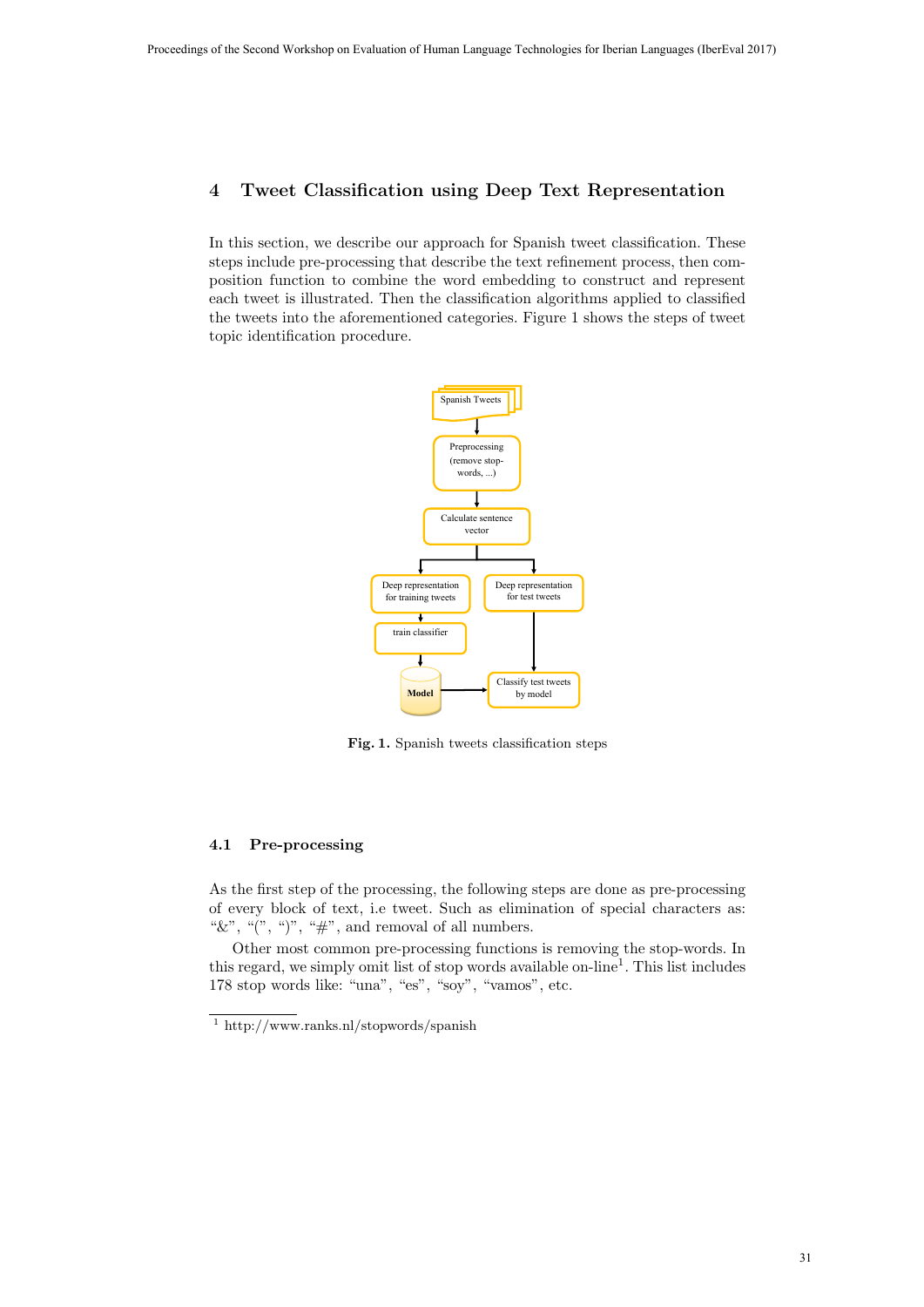#### **4.2 Tweet Representation**

We first retrieve Spanish 300-dimensional word vectors on-line<sup>2</sup>. Then Spanish stop words eliminated while text pre-processing. After that, for each sentence an average of all word vectors is calculated as in equation (1).

$$
S_i = \frac{\sum_{i=1}^n w_i}{n} \tag{1}
$$

Where  $S$  is the vector representation for tweet and  $w_i$  is the word vector for  $i - th$  word of the sentences and *n* is the number of words in that sentence.

We represent each tweet in train and test corpus by this approach. For each tweet in training, validation and test corpus we have a 300-dimensional text representation. These vectors considered as feature vectors which are required to classify the tweets.

# **5 Experimental Evaluation**

In this section, at first, dataset used in the Coset Shared task will be described. Then evaluation metrics for tweet classification are defined.

#### **5.1 Dataset**

In COSET Shared task, provided dataset consist of 5 issues: political issues, related to the most abstract electoral confrontation; policy issues, about sectoral policies; personal issues, on the life and activities of the candidates; campaign issues, related with the evolution of the campaign; and other issues. The tweets are written in Spanish and they talk about the 2015 Spanish General Election. The training set consists 2242 tweets. The development contains 250 tweets to help participants to train their model and test it on  $624$  test tweets<sup>3</sup>.

### **5.2 Evaluation Criteria**

The metric used for evaluating the participating systems was the F1 macro measure. This metric considers the precision and the recall of the systems predictions, combining them using the harmonic mean. Provided that the classes are not balanced, the Coset committee proposed using the macro-averaging method for preventing systems biased towards the most populated classes.

$$
F1_{macro} = \frac{1}{L} \sum_{l \in L} F_1(y_1, \hat{y}_1)
$$
 (2)

<sup>2</sup> http://crscardellino.me/SBWCE/

 $^3$ http://mediaflows.es/coset/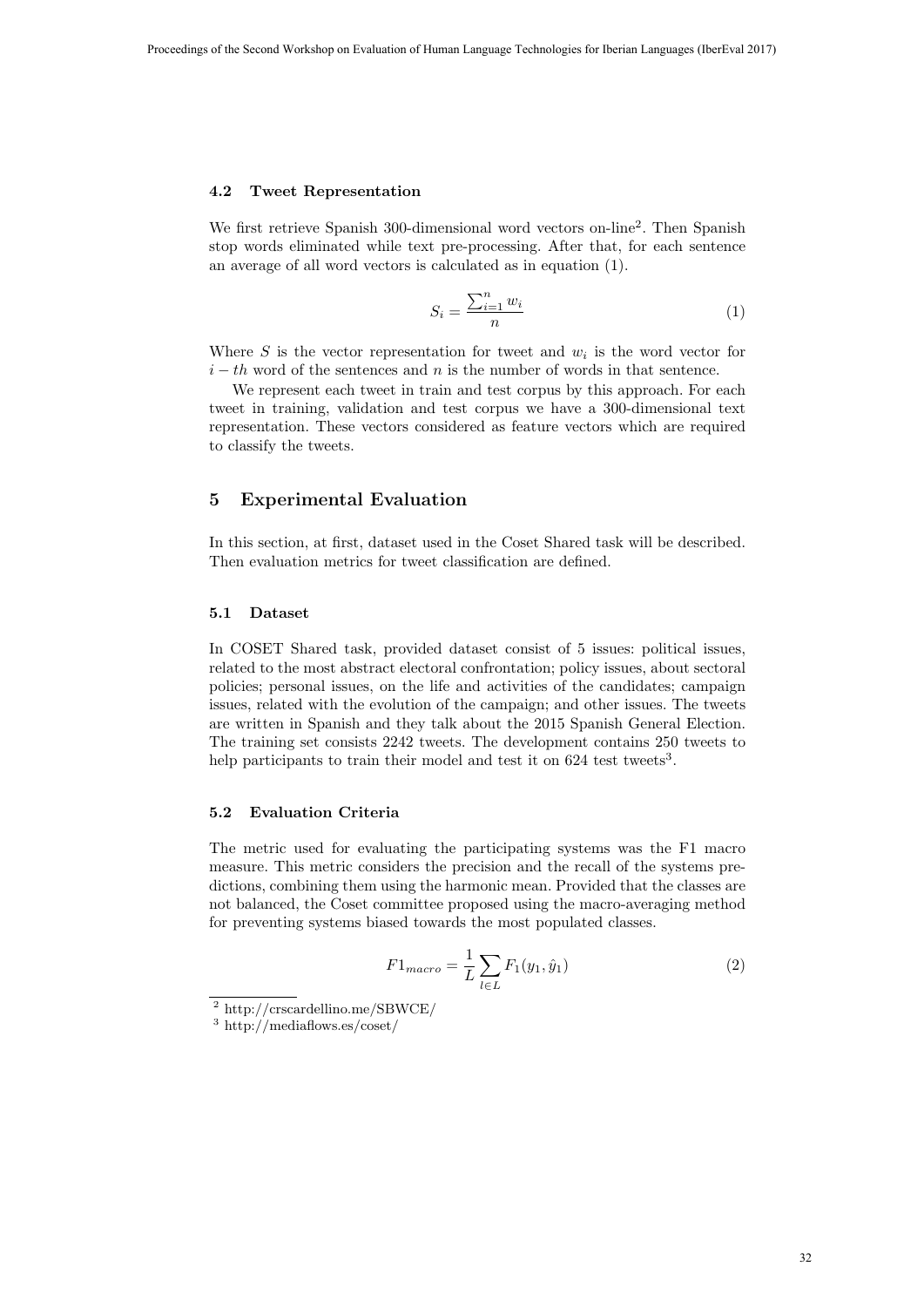#### **5.3 Results**

The results of applying the proposed method over training Spanish Tweet corpus is presented in table 1, The final results as well as rankings are reported in [12].

Vectorized tweets are trained and tested via different learning algorithms such as random forest, support vector machine with linear kernel, naive bayse, and logistic regression. Table 1 shows the achieved results of different learning algorithms on the Spanish corpus.

| Algorithm           | Precision | Recall | F-Measure | Rank |
|---------------------|-----------|--------|-----------|------|
| <b>SVM</b>          | 0.61      | 0.62   | 0.60      |      |
| Random Forest       | 0.59      | 0.58   | 0.55      | 2    |
| Naive Bayse         | 0.61      | 0.46   | 0.48      | 3    |
| Logestic Regression | 0.57      | 0.54   | 0.49      |      |

**Table 1.** Result of model training over basic learning algorithms

Furthermore, since neural network structures usually grasp a better intuition of deeply extracted set of features from the datasets, vectorized sentences are feed into a multi layer perception neural network with three hidden layers inside. table 2 shows results of the neural network and its characteristic over the given dataset.

**Table 2.** Result of model training over MLP structures

| N.N.(hidden neurons) | Precision | Recall | F-Measure | Rank |
|----------------------|-----------|--------|-----------|------|
| MLP (500; 240; 100)  | 0.63      | 0.64   | 0.63      |      |
| MLP (600; 300; 150)  | 0.58      | 0.59   | 0.58      | 3    |
| MLP (300; 150; 50)   | 0.61      | 0.61   | 0.60      | 2    |
| MLP (50; 75; 25)     | 0.57      | 0.59   | 0.57      |      |

Based on the achieved experimental results of studied algorithms, it is clear that neural network structure is a splendid choice to deal with vectorized sentences for performing Twitter topic classification task. In this regard and with numbers of trials, a multi layer perceptron neural network with 3 hidden layers each containing 500, 240, and 100 neurons is selected for the Coset shared task.

# **6 Conclusion**

In this paper, we proposed a method for topic identification as a typical case of text categorization on Spanish tweets by using the deep representation of words. Results from experimental evaluations showed the feasibility of our approach. With no hand engineering feature and simple composition function, we achieved 55(%) based on  $F1_{macro}$  score. The best method reported 64(%) of  $F1_{macro}$  [12].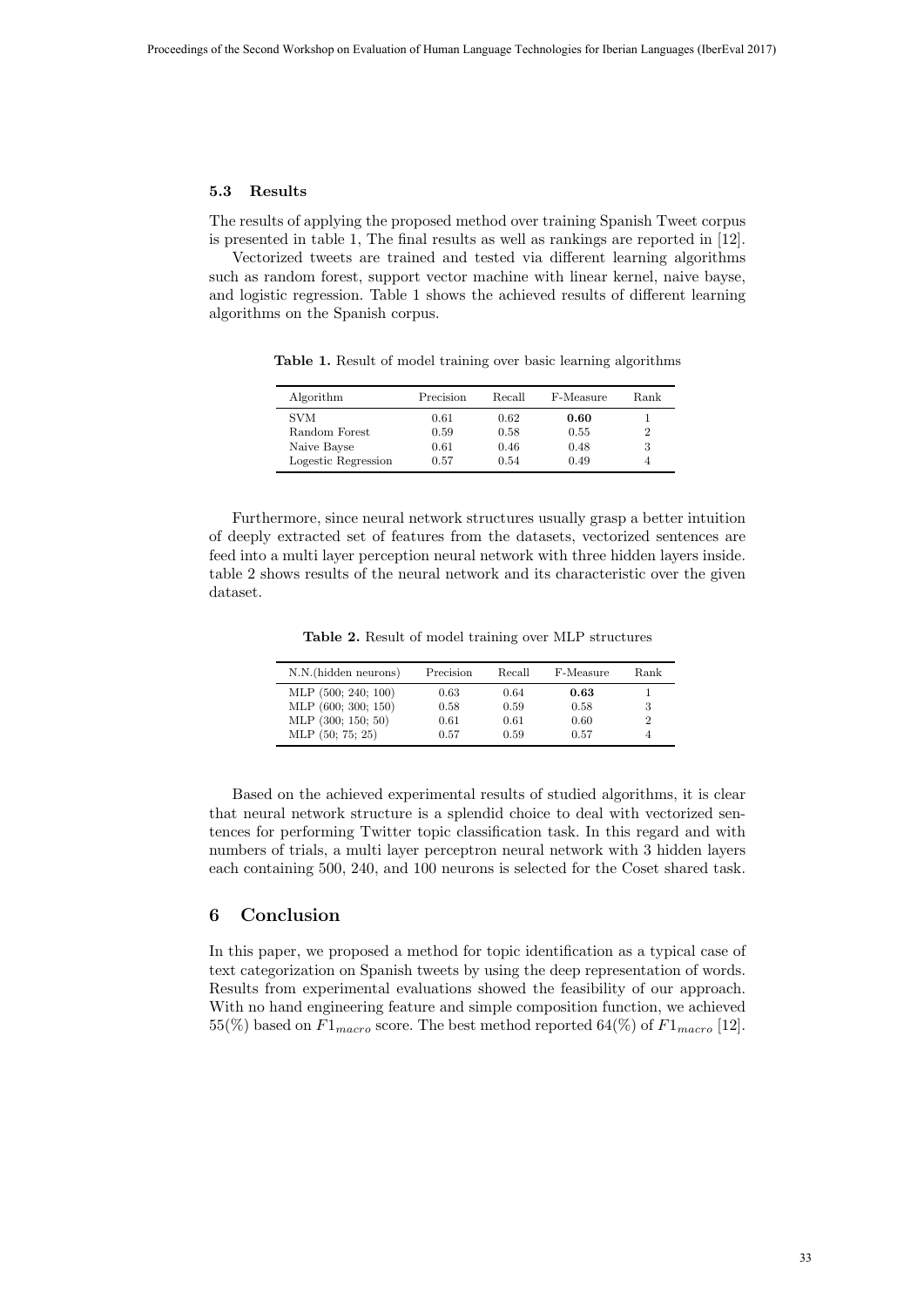In order to improve the proposed method, we can consider the following ideas: In this work, we used words which are included in Spanish word vectors, while it is clear that incorporating stemming would help us to find all words in the tweet on that list. We can also provide methods to deal with out of vocabulary words. In addition, considering the unknown topic in the proposed method is another issue in this area.

Furthermore, given its admirable runtime, our proposed method is scalable and is applicable for a large number of documents and can be used for practical purpose. As a future work, we are going to apply other composition functions and also try word-by-word vector comparison in order to eliminate drawbacks of the current method.

## **Acknowledgments**

The authors would like to thank the reviewers for providing helpful comments and recommendations which improve the paper significantly.

### **References**

- 1. Aggarwal, C., Zhai, C.: A Survey of Text Classification Algorithms. Mining Text Data pp. 163–222 (2012)
- 2. Bakliwal, A., Arora, P., Madhappan, S., Kapre, N.: Mining sentiments from tweets. Proceedings of the WASSA 12 (2012)
- 3. Batool, R., Khattak, A.M., Maqbool, J., Lee, S.: Precise tweet classification and sentiment analysis. In: 2013 IEEE/ACIS 12th International Conference on Computer and Information Science (ICIS). pp. 461–466. IEEE (jun 2013)
- 4. Bengio, Y.: Learning Deep Architectures for AI. Foundations and Trends<sup>*®*</sup>, in Machine Learning 2(1), 1–127 (2009)
- 5. Bengio, Y., Ducharme, R., Vincent, P., Janvin, C.: A Neural Probabilistic Language Model. The Journal of Machine Learning Research 3, 1137–1155 (2003)
- 6. BINA, B., AHMADI, M. H. & RAHGOZAR, M.: Farsi Text Classification Using N-Grams and Knn Algorithm A Comparative Study. In: Data mining. pp. 385–39 (2008)
- 7. Collobert, R., Weston, J.: A unified architecture for natural language processing: Deep neural networks with multitask learning. Proceedings of the 25th international conference on Machine learning pp. 160–167 (2008)
- 8. Collobert, R., Weston, J., Bottou, L., Karlen, M., Kavukcuoglu, K., Kuksa, P.: Natural Language Processing (Almost) from Scratch. Journal of Machine Learning Research 12, 2493–2537 (2011)
- 9. Dilrukshi, I., De Zoysa, K., Caldera, A.: Twitter news classification using SVM. In: Proceedings of the 8th International Conference on Computer Science and Education, ICCSE 2013. pp. 287–291 (2013)
- 10. Gharavi, E., Bijari, K., Veisi, H., Zahirnia, K.: A Deep Learning Approach to Persian Plagiarism Detection. Working notes of FIRE 2016-Forum for Information Retrieval Evaluation (2016)
- 11. Ghavidel Abdi, H., Vazirnezhad B., Bahrani, M.: Persian text classification. In: 4th conference on Information and Knowledge Technology (2012)